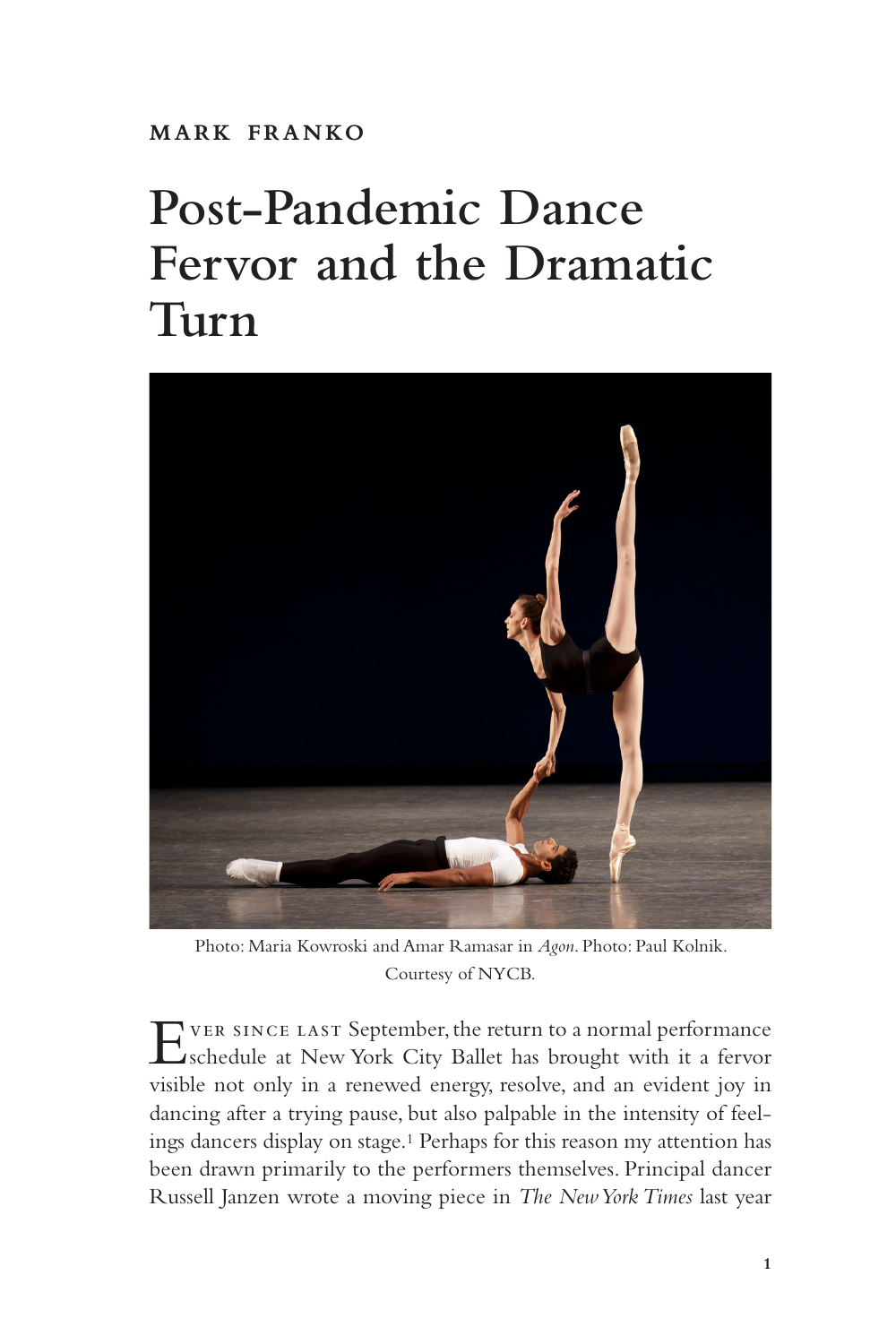about his return to "in person" rehearsal. He concluded:

These moments of connection are possible only in the context of a dance. This unspoken recognition of each other and of our shared passion is something my colleagues and I find repeatedly in the intimacy and physical proximity of a danced, onstage world. And it is these relationships, and the closeness forged onstage and in movement, that have been impossible on our video screens and in our socially distanced dancing.2

Live communication between performers is the basis, for Janzen, of the entire art and the intensity of live connection can also be felt keenly by the audience. Indeed, it can change the meaning of works for that audience.

In an early season performance (Sept. 28) of Jerome Robbins's *Glass Pieces* (1983), I noticed just such unspoken recognition and shared passion: attention to detail was shared between performers as a common project that was nonetheless imbued with vibrant individuality. *Glass Pieces* took on a more dramatic meaning, making me think about the relation of the individual to the social totality. Did the work become more expressive of its original intent? Or did the meaning change in relation to the intensity of the performance? Whatever the case may be, expression is always at work, even in the most formalist movement constructions.3

A sea change is taking place at New York City Ballet in a transition towards drama—an unpopular term in Balanchine ideology, but nonetheless a human necessity and a historical reality. This essay starts with some observations about the emphasis on first-person experience and the dancer's agency on stage and concludes with a discussion of two principal dancers—Megan Fairchild and Joseph Gordon who seem to have thought through this phenomenon for themselves and explicitly bring it to bear on their respective interpretive methods. Seen in the context of this season, the effect is to harness the awareness of contact as Janzen evoked it, along with the affective quality of movement, its capacity for touching an audience.

In Maria Kowroski's final performances last fall, one highlight was her partnership with Amar Ramasar in Balanchine's *Agon* (1957). Ramasar is scheduled for his own farewell performance this spring. There were moments on October 14th when the intensity of the Pas de Deux of Part II challenged one's ability to assimilate what one was seeing. On the dancers' part, there was almost an overreading of the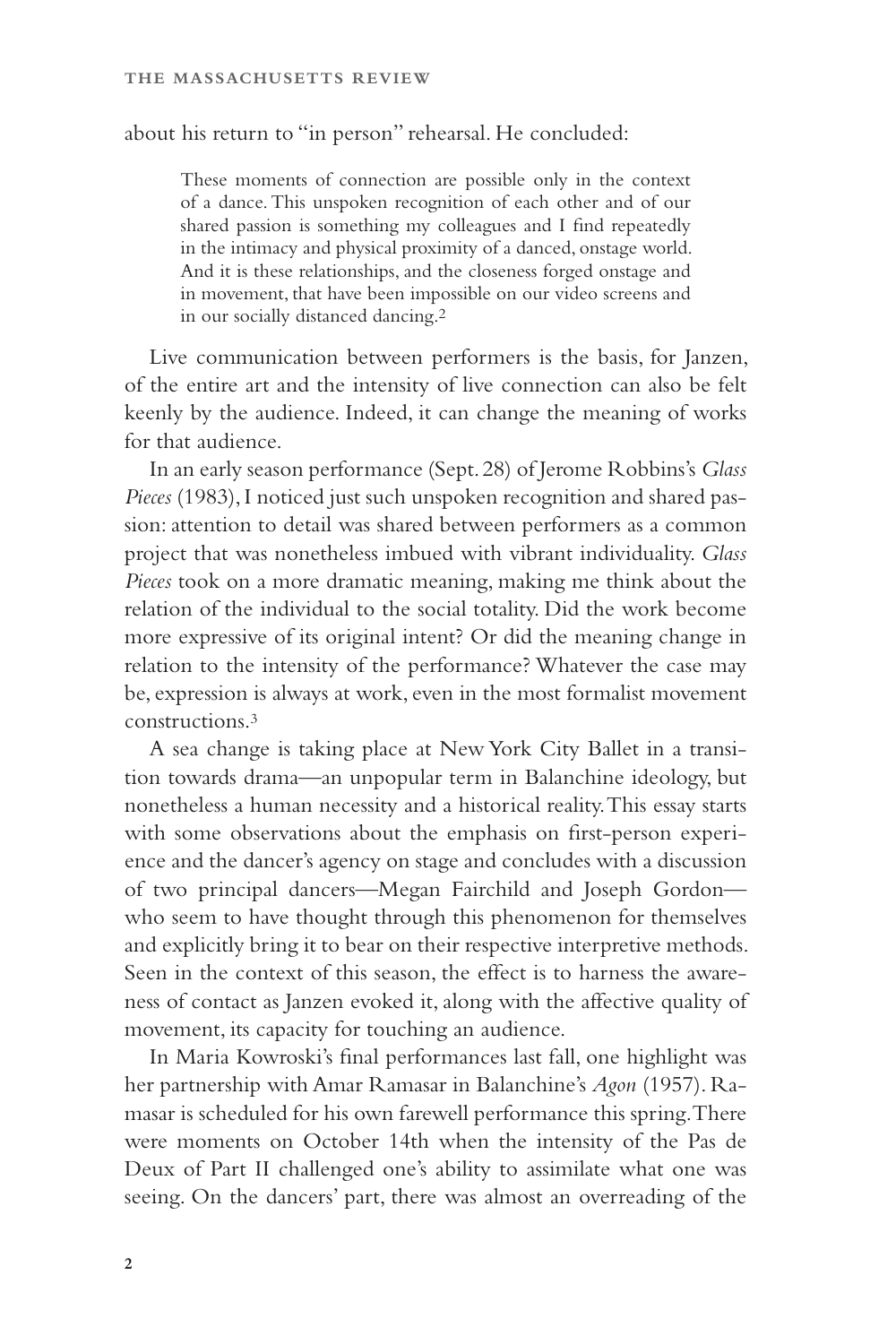work: the duet bore witness to an over-saturation of meaning, which made me hyperaware of the interpreters. Too much was at stake. While Kowroski appeared somewhat insecure in the sections leading up to the famous duet, once she got there, we saw her iron resolve. She carried the history of this work with her onto the stage while also staking out an occasion to taste it again, making her performance a summation of earlier interpretation. The will to re-experience the duet in this kaleidoscopic way, as an enactment situated between memory and the present, saturated the choreography with connotations of meaning and ranges of emotion. The particulars of this dance in this moment —the partnership ending, the incipient retirements, and the ebullience found in finally dancing live again—perhaps overloaded the event with affect. In addition, Ramasar's own actions, when he held Kowroski's ankle to secure her balance and then suddenly withdrew his hands to halo the ankle worshipfully, could be read in relation to the #MeToo accusations that in recent years have targeted him. Kowroski's embrace of her partner during curtain calls, a tribute to him and their work together, felt like a publicly unveiled political intervention.

*Rubies*, instead of being shown as the second act of Balanchine's *Jewels*, was programmed as a stand-alone work as is done in European ballet companies. In the casts I saw, there seemed to be a dichotomy of interpretations. Tiler Peck and Anthony Huxley (Feb. 2) accentuated the idea of brilliance inherent in the sparkle and glitter of the oversized gems looming overhead, but, despite their own substantial technical brilliance, this approach overplays what is already evident theater people call it "playing the set." Megan Fairchild partnered by Gonzalo Garcia (Jan. 28) performed *Rubies* not as glitter but instead as darkly fascinating points of light. Despite the jazzy nuances of the score, leading to the assumption that *Rubies* is a flippant Americanism sandwiched between the French (*Emeralds*) and the Russian (*Diamonds*) conceptions of ballet, I was engaged by Fairchild's seriousness, brought into relief by Garcia's jocular smile. Fairchild used one of the few lifts in the duet—one that most often passes virtually unnoticed as a moment of release from the duet's unrelenting pace. She reclined sideways in the air in a moment of exultation. This moment, an inner revelation where memory and reflection play a role, was brief but arresting. With it, Fairchild re-set the duet on a different course, lending it a renewed dramatic momentum. On different evenings, Emily Kikta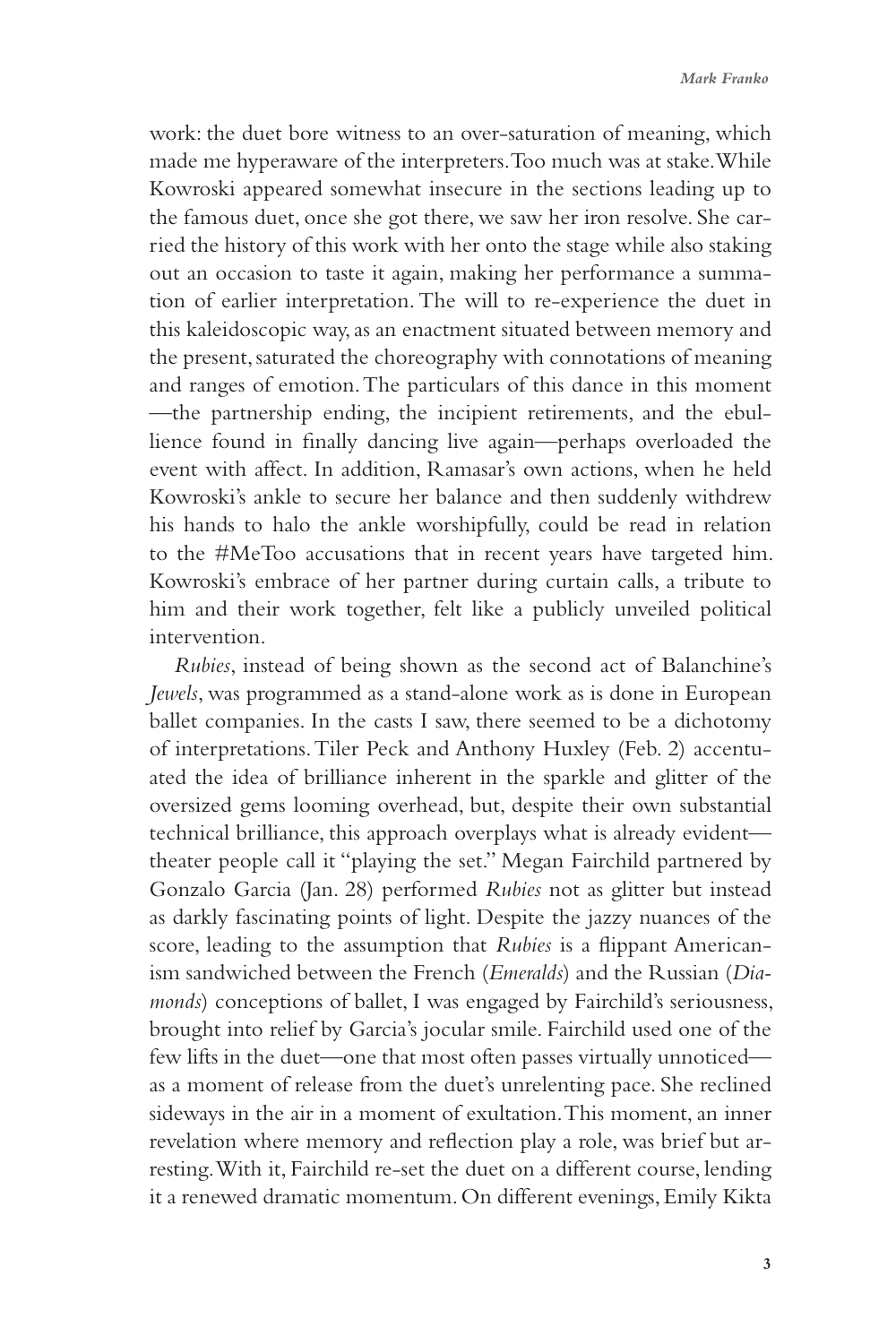and Mira Nadon in the soloist's role as counterpoint to the duet supported the sense that *Rubies* is not a lightweight ballet. Fairchild (also partnered by Garcia on Feb. 12) used a similar strategy in Balanchine's *Sonatine* (1975), which is set to Ravel's eponymous music, when she changed the dynamic and expectations of the duet more than halfway through, by altering her movement quality unexpectedly from flow to momentary hesitation. This signaled a transition as if to a new beginning. In this way, a dramatic arc was conferred upon the choreography.

Joseph Gordon has turned into a finely tuned dramatic dancer over these two seasons and across three ballets: *Opus 19/ The Dreamer*, *La Valse*, and *Swan Lake*. Gordon's dramatic quality emerged while partnering Sterling Hyltin (Sept. 29) in Jerome Robbins's *Opus 19/The Dreamer* (1979), a twenty-three-minute ballet for fourteen dancers to Prokofiev's Violin Concerto No. 1 in D Major. *Opus 19/The Dreamer* is an intermittent or estranged duet between a man who seems to be living inside his own dream and a woman who eludes him. In this ballet, Robbins has contrived to make choreographic space first melt away, only to be mysteriously reconfigured. At one such moment in the dissolving spatial relationships, Gordon lifts his arm and gestures with a reach that fails to grasp. It is a gesture encapsulating everything taking place on stage—a sense of loss, pain, and a disorienting shifting of the stage itself (a feeling conveyed through lighting and choreography). There was nothing histrionic about this gesture: it was eloquent and embodied the poetic atmosphere of the ballet. In her review of the 1979 premiere Anna Kisselgoff wrote: "Mr. Robbins has not created a psychological ballet in the conventional sense. To be dramatic without disclosing what there is to be dramatic about is no small accomplishment."4 Gordon's understanding of the piece and his ability to bring out its poetic qualities was faithful to the work's origins. He made me see, as Kisselgoff had pointed out, that drama without a literal subject can have poetic impact.

Balanchine's *La Valse* (1951) calls for a more conventional acting ability. Choreographed to Ravel's *Danses nobles et sentimentales*, the ballet is a poetic meditation on the waltz in relation to historical catastrophe. The turn-of-the-century idea of the waltz taking on the qualities of decadence and decline harks back to the time of the musical composition of *Danses nobles et sentimentales* in 1910. At its premiere in 1951, it was already thought atypical of Balanchine's aesthetic because of its narrative line. At its premiere dance critic John Martin wrote: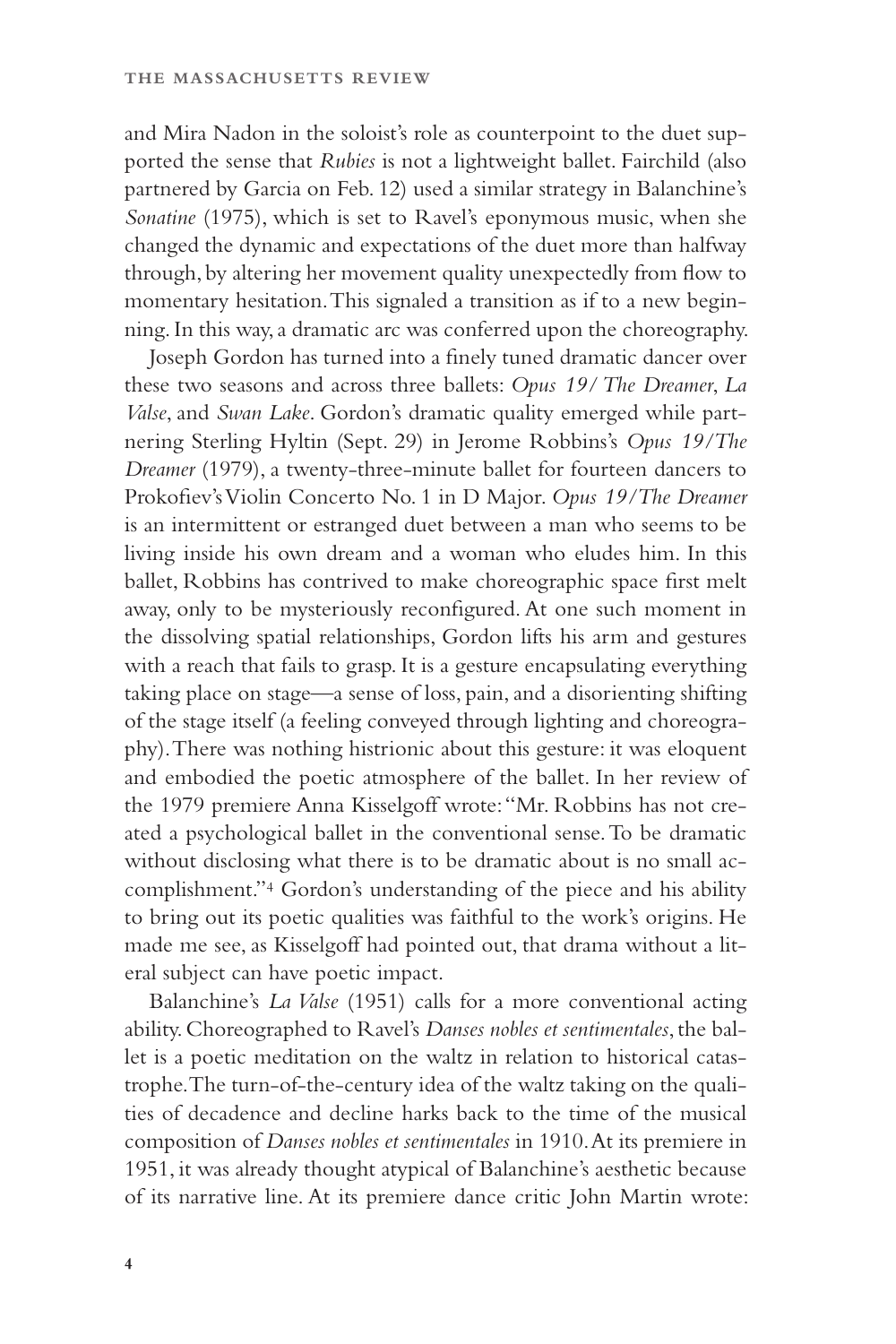"[Balanchine] is not one to work on any kind of subjective expressiveness; he is essentially anti-romantic." Yet, he went on to say: "[H] e builds not only a strong mood, but also a line that is really dramatic for all that it is not literal or specific."5 Gordon's performance with Sterling Hyltin (Oct. 14) adhered to the dramatic line yet departed from it in the scene of their initial encounter, where his interpretation of the movement became more subjective than conventionally narrative, thus suggesting the phantasmagoria to come. Here was indeed the "subjective expressiveness" that Martin found lacking in Balanchine. As well, Andrew Veyette was excellent as the dark lover, because he removed that role from melodrama.

The development of an expressive style was further nuanced by Gordon in his debut as Siegfried (Feb. 14) in Balanchine's one-act *Swan Lake* (1964). While this condensed version of the classic is choreographically inventive, it is an abbreviation of the larger work. Nonetheless, the original second act, which fu**r**nishes Balanchine's choreographic material, does contain the core of the central relationship between Odile and Siegfried and is thus reliant on Ivanov's story telling in the extended pas de deux. Although known to be "pure dance" in the nineteenth-century tradition, it is the most mimetic of the works under discussion here. Gordon's subtle play of facial expression throughout the pas de deux suggested Jean-Georges Noverre's ideas on action in pantomime ballet of the eighteenth century: "Action, in relation to dancing, is the art of transferring our sentiments and passions to the souls of the spectators . . .."6 With Noverre, we can think of action as a direct transfer of emotion. Gordon's subtle flickering of two to three emotions in the blink of an eye suggest what Noverre had in mind. He produces gestures that are pulverized into micro-gestures, both complex and fleeting. These gestures themselves draw one into the relationship. They have emotional power and bear the fruit of eighteenth-century attempts to enact dance's ability to communicate directly with the spectator. This is a direct, in-person action that is not mediated by story and/or character. The dancer is communicating through an embodiment that fulfills Noverre's neverbefore witnessed ideas. And somehow Gordon finds a way to pull this off without relying on all the pitfalls of mime.

Why is this happening now? Why is it important? Clearly, CO-VID has something to do with it. The isolation during the pandemic that has now given rise to dance fervor has thus produced a positive